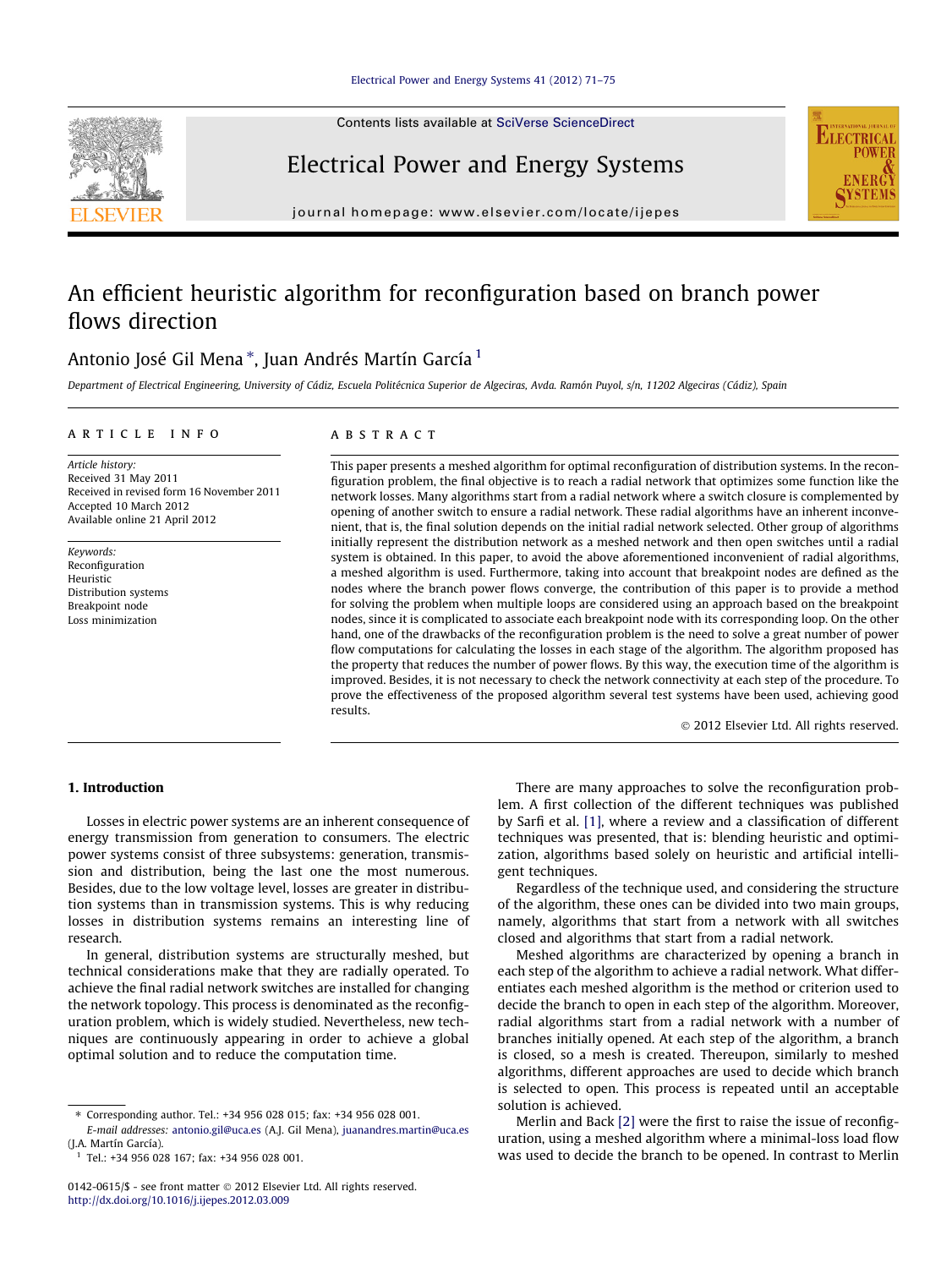and Back, Civanlar et al. [\[3\]](#page--1-0) were the first using a radial algorithm where a simple formula was used to evaluate the losses increase.

Other papers using the same structures but with different approaches are continuously appearing. Among others, Refs. [\[4–7\]](#page--1-0) make use of meshed algorithms and Refs. [\[8–10\]](#page--1-0) of radial algorithms.

In Ref. [\[4\]](#page--1-0), Viswanadha and Bijwe made use of real power loss sensitivity with respect to the impedances of the candidate branches to select the branch to be opened. Another meshed algorithm was used by Singh et al. in [\[5\],](#page--1-0) where proposed opening of a branch in a loop carrying minimum resistive power flow. de Oliveira et al. [\[6\]](#page--1-0) made use of a mixed integer non-linear programming approach, in which a continuous function is used to handle the discrete variables and Chandramohan et al. [\[7\]](#page--1-0) use a non-dominated sorting genetic algorithm (NSGA) for reconfiguring to minimize its operating costs considering the system real power transmission loss and the cost of reactive power purchased by the distribution system.

With respect to deal with the problem of reconfiguration through radial algorithms, in Ref. [\[8\]](#page--1-0), Zhang et al. proposed a joint optimization algorithm of combining network reconfiguration and capacitor control. Bernardon et al. [\[9\]](#page--1-0) proposed a new fuzzy multicriteria decision making algorithm for the proper processing of the information sources available at the utilities in the context of distribution network reconfiguration. And recently, Ababei and Kavasseri [\[10\]](#page--1-0) have proposed an efficient heuristic algorithm to solve the distribution network reconfiguration problem for loss reduction.

Apart from these two large groups, a third group is formed by the union of a meshed and a radial algorithm, that is, a meshed algorithm is executed to give an initial solution for the radial algorithm. The paper proposed by Gomes et al. [\[11\]](#page--1-0) belongs to this latter type. Finally, there are other algorithms that do not belong to the aforementioned groups like the heuristic constructive algorithm proposed in [\[12\]](#page--1-0) by McDermott et al.

Finally, Zhang et al. [\[13\],](#page--1-0) have proposed a reliability-oriented reconfiguration (ROR) method that deals with uncertainties in loads, generations, electrical and economic parameters and ambiguous reliability parameters for distribution network reconfiguration.

This work is an improvement of that published in [\[14\]](#page--1-0) where a radial algorithm based on branch power flow directions was used. However, that approach did not consider the possibility that the algorithm started from a meshed network, where multiple loops were taken into account. The contribution of this paper is to provide a method for solving the problem when multiple loops are considered using the proposed approach. Overall, radial algorithms have the inconvenient that the final solution depends on the initial radial network selected. So, to avoid the above aforementioned inconvenient of radial algorithms, a meshed heuristic algorithm for optimal reconfiguration of distribution systems is now presented in this paper based on the direction of branch active and reactive power flows. Taking into account the above, a set of candidate branches to be opened are selected in each step of the algorithm in order to reach the radial network.

To conclude, the paper is organized as follows: Section 2 covers the proposed heuristic technique and the study of the candidate branches to be selected. In Section [3](#page--1-0), the algorithm is described. Test systems and numerical results are explained in Section [4](#page--1-0) and finally, in Section [5](#page--1-0) the final conclusions are presented.

#### 2. Heuristic technique

An extended description of the heuristic is described in Ref. [\[14\]](#page--1-0) when only one loop is considered. That heuristic is based on the direction of power flows through the branches of the network.

Since the complex power in alternating current networks has no direction, active and reactive powers are used instead of complex power, and thus, two different power flows are represented separately in the network. In this way, two directed graphs are obtained.

Once the network is represented by two directed graphs, particular nodes (buses) in each graph have the characteristic that the flows entering in the node are more or equal than two. These characteristic nodes are called active breakpoint node (P-breakpoint) and reactive breakpoint node (Q-breakpoint), and the branches entering in the breakpoint nodes are chosen as candidates to be opened. Thus, the number of candidate branches to be opened is generally reduced to two, instead of all the branches forming the loop.

When the network has only one loop, the set of the candidate branches depends on the situation of the breakpoints in the loop. Two different cases can appear in a single loop if capacitor banks are not considered: P-breakpoint and Q-breakpoint are the same node and P-breakpoint and Q-breakpoint are different nodes. The candidate branches in these two cases are respectively: only the two branches entering in the breakpoint node and the collection of the branches entering in the P and Q nodes plus the branches of the path between the two nodes.

The cases commented in paragraph above are valid for a single loop. Considering a network with *l* loops, in general, there will be so many breakpoint nodes as loops. This is true when all breakpoint nodes have in degree equal to two (the number of power flows entering in the node is two). It could happen that the number of power flows entering in a node was more than two, for example, three. In this case, the number of breakpoint nodes decreases in a unit. Therefore, if the in degree of a node is two, the number of candidate branches is two, if it is three, the set of candidate branches is three taking two by two, and so on.

For a network with  $n$  nodes and  $b$  branches, the relation between the number of P-breakpoint or Q-breakpoint nodes  $(n_{BN})$ and their respective in degree is expressed by:

$$
n_{\text{BN}}=b-(n-1)-\sum(g(i)-2),\quad \forall i\in\text{BN}/g(i)>2\tag{1}
$$

where BN is the set of breakpoint nodes;  $g(i)$  in degree of the breakpoint;  $b$  the number of branches; and  $n$  is the number of nodes.

On the other hand, the number of candidate branches for each breakpoint node will be equal to the in degree of the node.

Generally, the active and reactive breakpoint nodes in a mesh network do not have to coincide and moreover, the in degree of the breakpoint nodes could be greater than two. This is an inconvenient because the goal is to get so many breakpoint nodes as loops has the network. So, it is necessary to pair off each P-breakpoint to its corresponding Q-breakpoint. To solve this drawback, an adequate set of rules have been developed.

These rules are:

- There will be as many pairings as loops in the network.
- The number of times that a breakpoint node will be paired off will be equal to its in degree less one.
- When P-breakpoint and Q-breakpoint were the same node, they will be paired off. These nodes will be paired off as many times as they coincide according to their in degrees.
- For the rest of breakpoint nodes, a path is looked for trough the branches that have opposite active and reactive power flow directions starting at a P-breakpoint node until a Q-breakpoint node is reached.

To illustrate how the pairings are done, a hypothetical network has been considered.